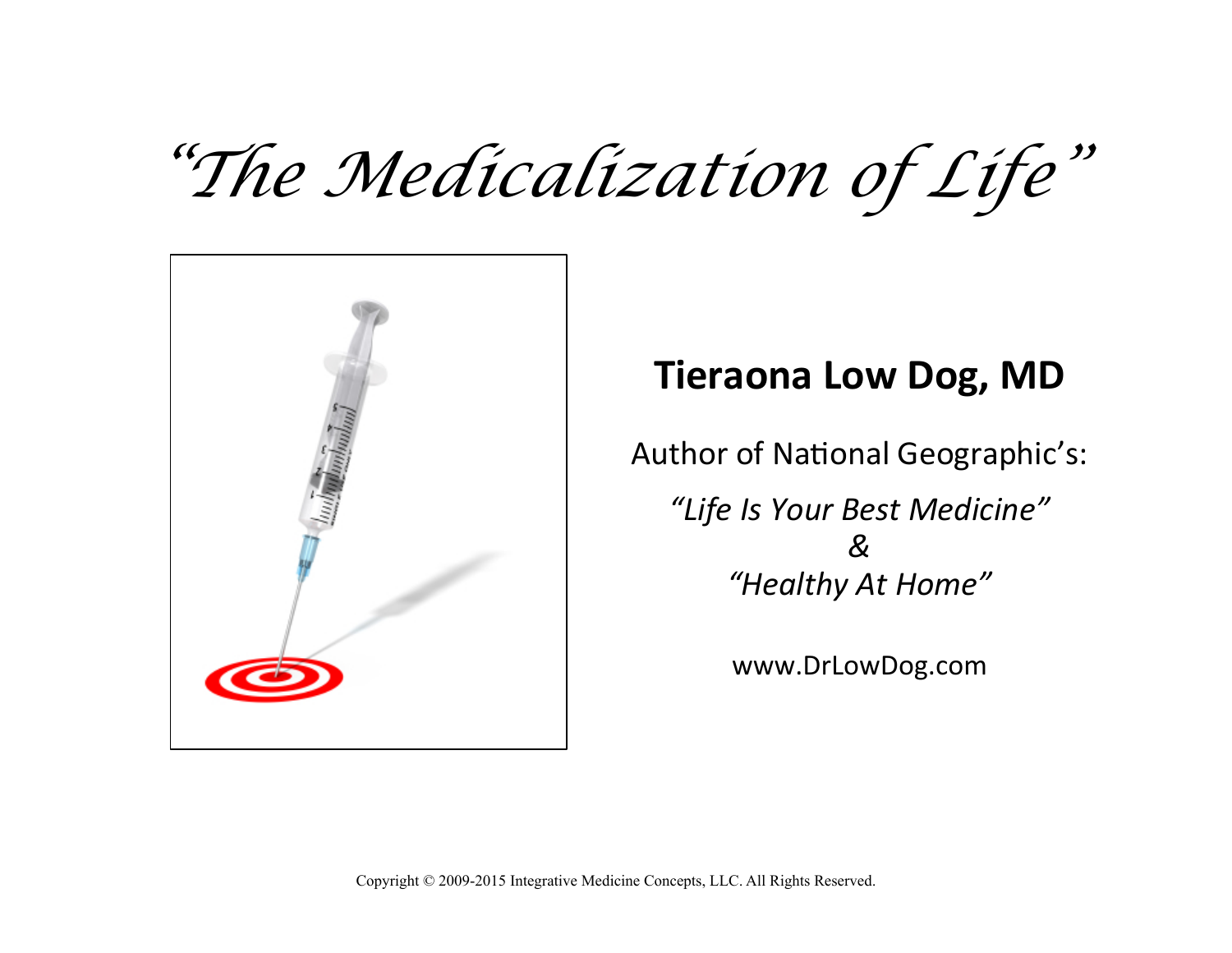

*"The Medicalization of Life"*

*Description:*

*The Medicalization of life* refers to "society's growing trend to classify more and more life problems as medical problems. It seems like there is a pill for every problem and endless "direct" to consumer" advertisements with solutions just a doctor's visit away. Dr. Low Dog will explore the evidence for more natural solutions to equip and empower each person as well as how to sort through all the mixed messages on health.